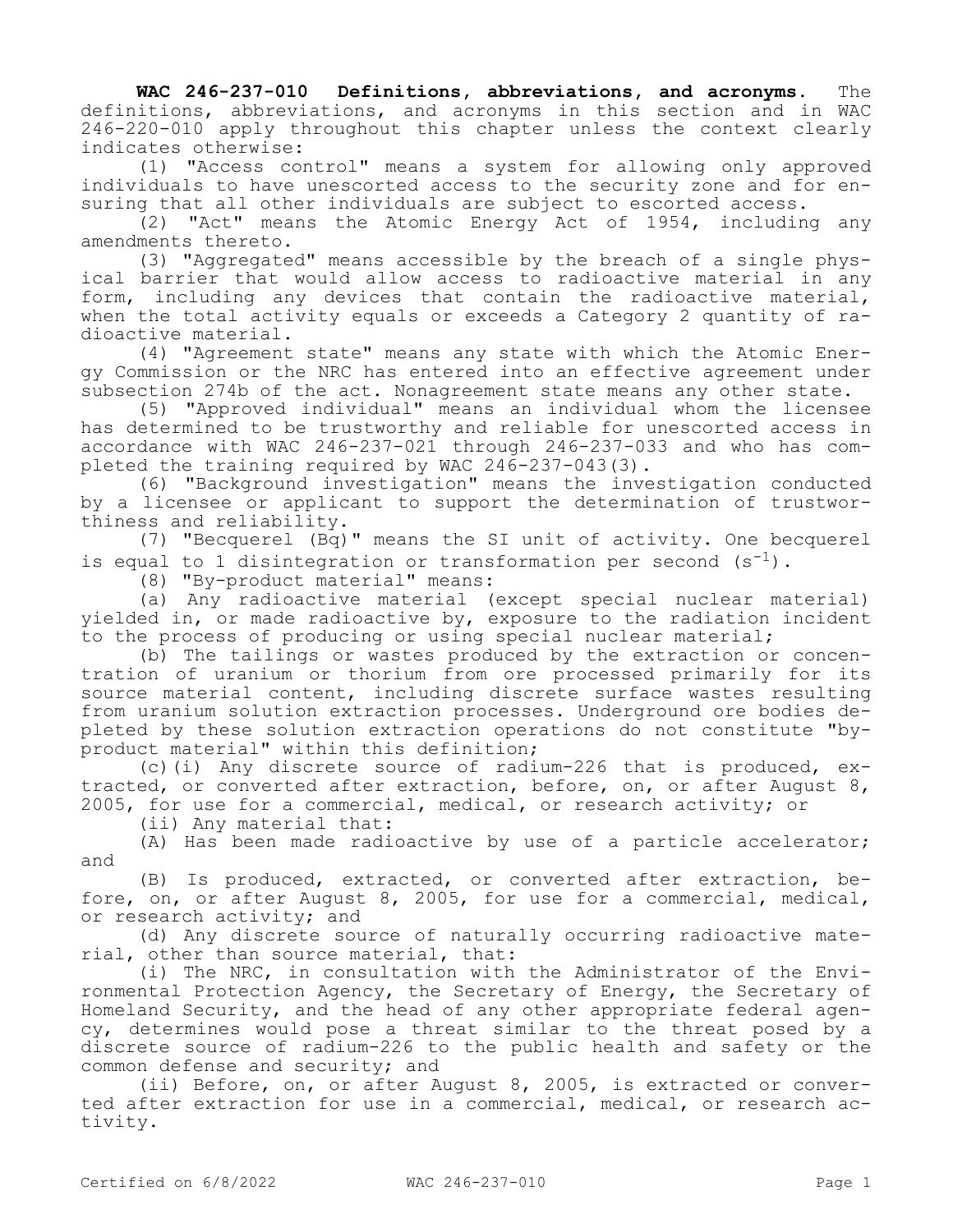(9) "Carrier" means a person engaged in the transportation of passengers or property by land or water as a common, contract, or private carrier, or by civil aircraft.

(10) "Category 1 quantity of radioactive material" means a quantity of radioactive material meeting or exceeding the Category 1 threshold in Table 1 of WAC 246-237-900 Appendix A: Table 1—Category 1 and Category 2. This is determined by calculating the ratio of the total activity of each radionuclide to the Category 1 threshold for that radionuclide and adding the ratios together. If the sum equals or exceeds 1, the quantity would be considered a Category 1 quantity. Category 1 quantities of radioactive material do not include the radioactive material contained in any fuel assembly, subassembly, fuel rod, or fuel pellet.

(11) "Category 2 quantity of radioactive material" means a quantity of radioactive material meeting or exceeding the Category 2 threshold but less than the Category 1 threshold in Table 1 of WAC 246-237-900 Appendix A: Table 1—Category 1 and Category 2. This is determined by calculating the ratio of the total activity of each radionuclide to the Category 2 threshold for that radionuclide and adding the ratios together. If the sum equals or exceeds one, the quantity would be considered a Category 2 quantity. Category 2 quantities of radioactive material do not include the radioactive material contained in any fuel assembly, subassembly, fuel rod, or fuel pellet.

(12) "Curie" means a unit of quantity of radioactivity. One curie (Ci) is that quantity of radioactive material which decays at the rate of  $3.7 \times 10^{10}$  transformations per second (tps).

(13) "Diversion" means the unauthorized movement of radioactive material subject to this chapter to a location different from the material's authorized destination inside or outside of the site at which the material is used or stored.

(14) "Escorted access" means accompaniment while in a security zone by an approved individual who maintains continuous direct visual surveillance at all times over an individual who is not approved for unescorted access.

(15) "FBI" means the federal bureau of investigation.

(16) "Fingerprint orders" means the orders issued by the NRC or the legally binding requirements issued by agreement states that require fingerprints and criminal history records checks for individuals with unescorted access to Category 1 and Category 2 quantities of radioactive material or safeguards information-modified handling.

(17) "Government agency" means any executive department, commission, independent establishment, corporation, wholly or partly owned by the United States of America which is an instrumentality of the United States, or any board, bureau, division, service, office, officer, authority, administration, or other establishment in the executive branch of the government.

(18) "License" means, except where otherwise specified, a license for radioactive material issued pursuant to the regulations in chapters 246-232, 246-233, 246-235, 246-240, 246-243, or 246-244 WAC.

(19) "License issuing authority" means the licensing agency (the department, NRC, or an agreement state) that issued the license.

(20) "LLEA (local law enforcement agency)" means a public or private organization that has been approved by a federal, state, or local government to carry firearms and make arrests, and is authorized and has the capability to provide an armed response in the jurisdiction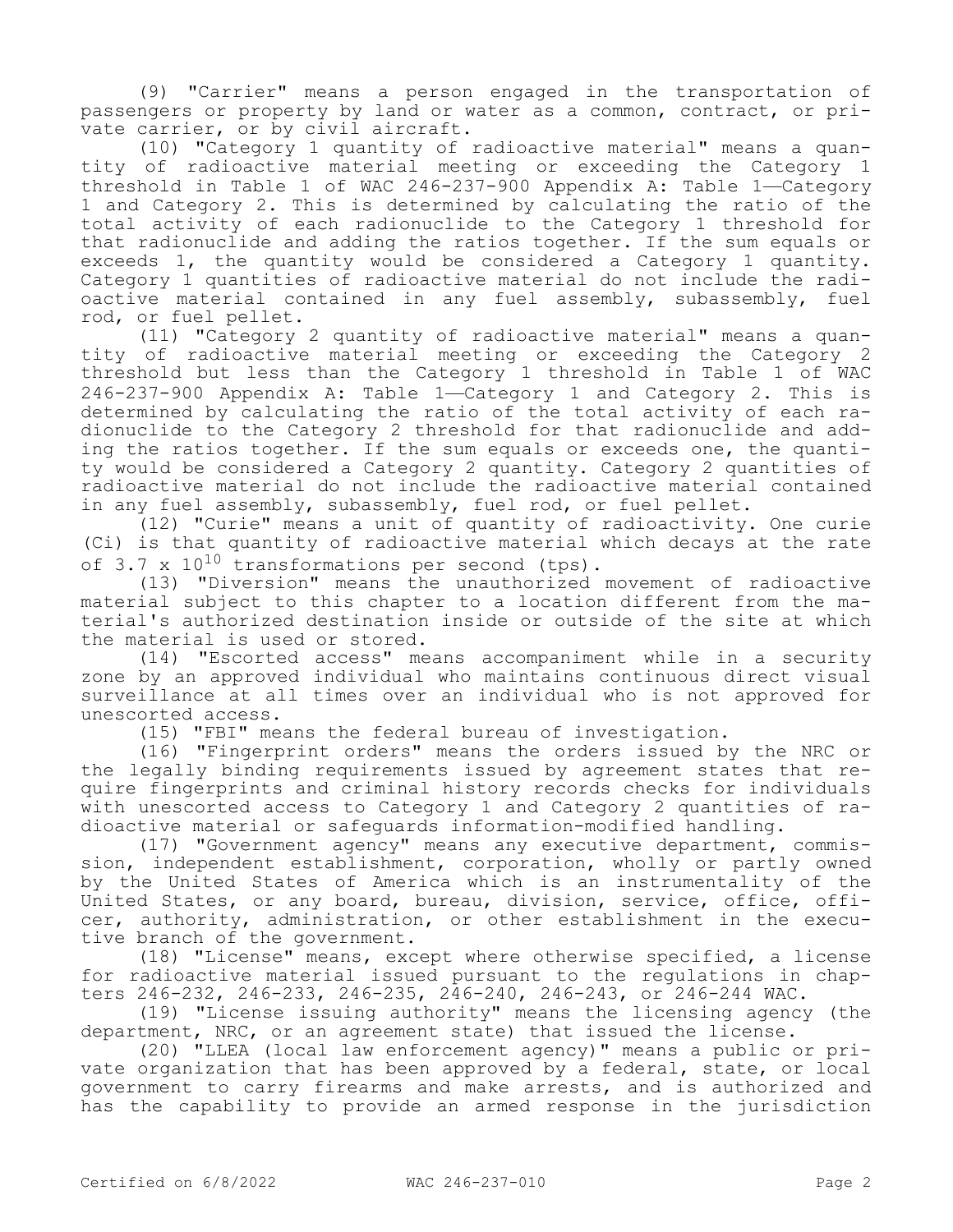where the licensed Category 1 or Category 2 quantity of radioactive material is used, stored, or transported.

(21) "Lost or missing licensed material" means licensed material whose location is unknown. It includes material that has been shipped but has not reached its destination and whose location cannot be readily traced in the transportation system.

(22) "Mobile device" means a piece of equipment containing licensed radioactive material that is either mounted on wheels or casters, or otherwise equipped for moving without a need for disassembly or dismounting; or designed to be hand carried. Mobile devices do not include stationary equipment installed in a fixed location.

(23) "Movement control center" means an operations center that is remote from transport activity and that maintains position information on the movement of radioactive material, receives reports of attempted attacks or thefts, provides a means for reporting these and other problems to appropriate agencies, and can request and coordinate appropriate aid.

(24) "No-later-than arrival time" means the date and time that the shipping licensee and receiving licensee have established as the time at which an investigation will be initiated if the shipment has not arrived at the receiving facility. The no-later-than arrival time may not be more than six hours after the estimated arrival time for shipments of Category 2 quantities of radioactive material.

(25) "NRC" or "commission" means the U.S. Nuclear Regulatory Commission.

(26) "Person" means any individual, corporation, partnership, firm, association, trust, estate, public or private institution, group, government agency other than NRC or the Department of Energy, any state or any political subdivision of, or any political entity within, a state, any foreign government or nation, or any political subdivision of any such government or nation, or other entity, and any legal successor, representative, agent or agency of the foregoing.

(27) "Reviewing official" means the individual who makes the trustworthiness and reliability determination of an individual to determine whether the individual may have, or continue to have, unescorted access to the Category 1 or Category 2 quantities of radioactive materials that are possessed by the licensee.

(28) "Sabotage" means deliberate damage, with malevolent intent, to a Category 1 or Category 2 quantity of radioactive material, a device that contains a Category 1 or Category 2 quantity of radioactive material, or the components of the security system.

(29) "Safe haven" means a readily recognizable and readily accessible site at which security is present or from which, in the event of an emergency, the transport crew can notify and wait for the local law enforcement authorities.

(30) "Security zone" means any temporary or permanent area determined and established by the licensee for the physical protection of Category 1 or Category 2 quantities of radioactive material.

(31) "State" means a state of the United States, the District of Columbia, the Commonwealth of Puerto Rico, the Virgin Islands, Guam, American Samoa, and the Commonwealth of the Northern Mariana Islands.

(32) "Telemetric position monitoring system" means a data transfer system that captures information by instrumentation or measuring devices about the location and status of a transport vehicle or package between the departure and destination locations.

(33) "Trustworthiness and reliability" are characteristics of an individual considered dependable in judgment, character, and perform-